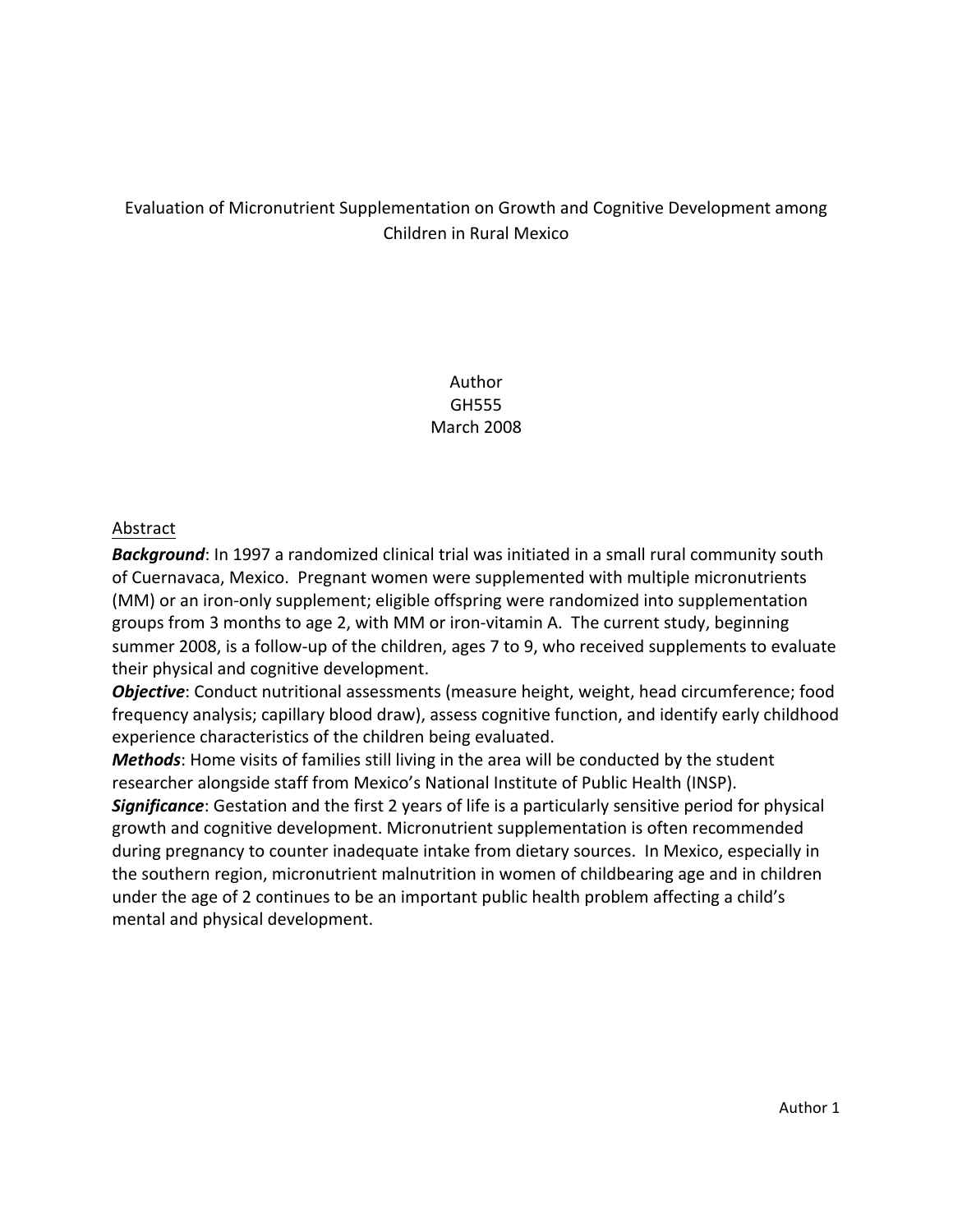### Background

Micronutrient deficiencies and growth impairments are highly prevalent in low-income countries, due to low micronutrient content in the diet and poor bioavailability (8). Growing children and pregnant and lactating women have been identified as the most vulnerable groups to deficiencies (4). Micronutrient supplementation is often recommended during pregnancy to support maternal tissue changes, and offset inadequate dietary intake and the prevalence of associated deficiencies that affect child development (2). Among populations where dietary quality is poor, micronutrient deficiencies co-occur; interventions promoting an increased intake of several growth-limiting micronutrients may be more effective in preventing stunted growth than the intake of only one problem micronutrient (8). In Mexico, previous studies have shown that a lack of micronutrients is a limiting factor for the physical growth of infants (7). Although recent estimates show that the indicators for nutritional status (stunting, wasting, underweight) have improved in Mexico over the years, the number of children under-five years of age who are afflicted by stunting (height for age) is considerable at almost 1.2 million. In comparison to other age groups in Mexico, those with the highest prevalence of anemia, an indicator of multiple micronutrient deficiencies, are 12 to 23 months of age at 37.8% (5).

Furthermore, gestation and the first 2 years of life is a particularly sensitive period for rapid brain growth and cognitive development (3). Research has shown that water soluble vitamins, like B and C, and calcium, magnesium, and zinc are most relevant to brain functions and cognition (4). Specifically, iodine, zinc, iron, and  $B_{12}$  have also been linked to cognitive processes in infants and young children (1). Marginal deficiencies of one or more of these micronutrients are not uncommon, even in developed countries  $(1,4)$ . A previous study in Central America displayed strong evidence that supplementing children with increased caloric and protein intake produced better outcomes in psychoeducational testing (9).

Socioeconomic status and family environment are also contributing factors to child growth and developmental outcomes (3). The CEPAL survey showed that in Mexico in 1999 there were more than 44.7 million poor people, and about 17.6 million people living in extreme poverty situations (15). The inter-relationships between nutrition, the brain, and behavior are complex, but potential interactions of early childhood experience will be considered in the current study. Conceptual Framework

\_\_\_\_\_\_\_\_\_\_\_\_\_\_\_\_\_\_\_\_\_\_\_\_\_\_\_\_\_\_\_\_\_\_\_\_\_\_\_\_\_\_\_\_\_\_\_\_\_\_\_\_\_\_\_\_\_\_\_\_\_\_\_\_\_\_\_\_\_\_\_\_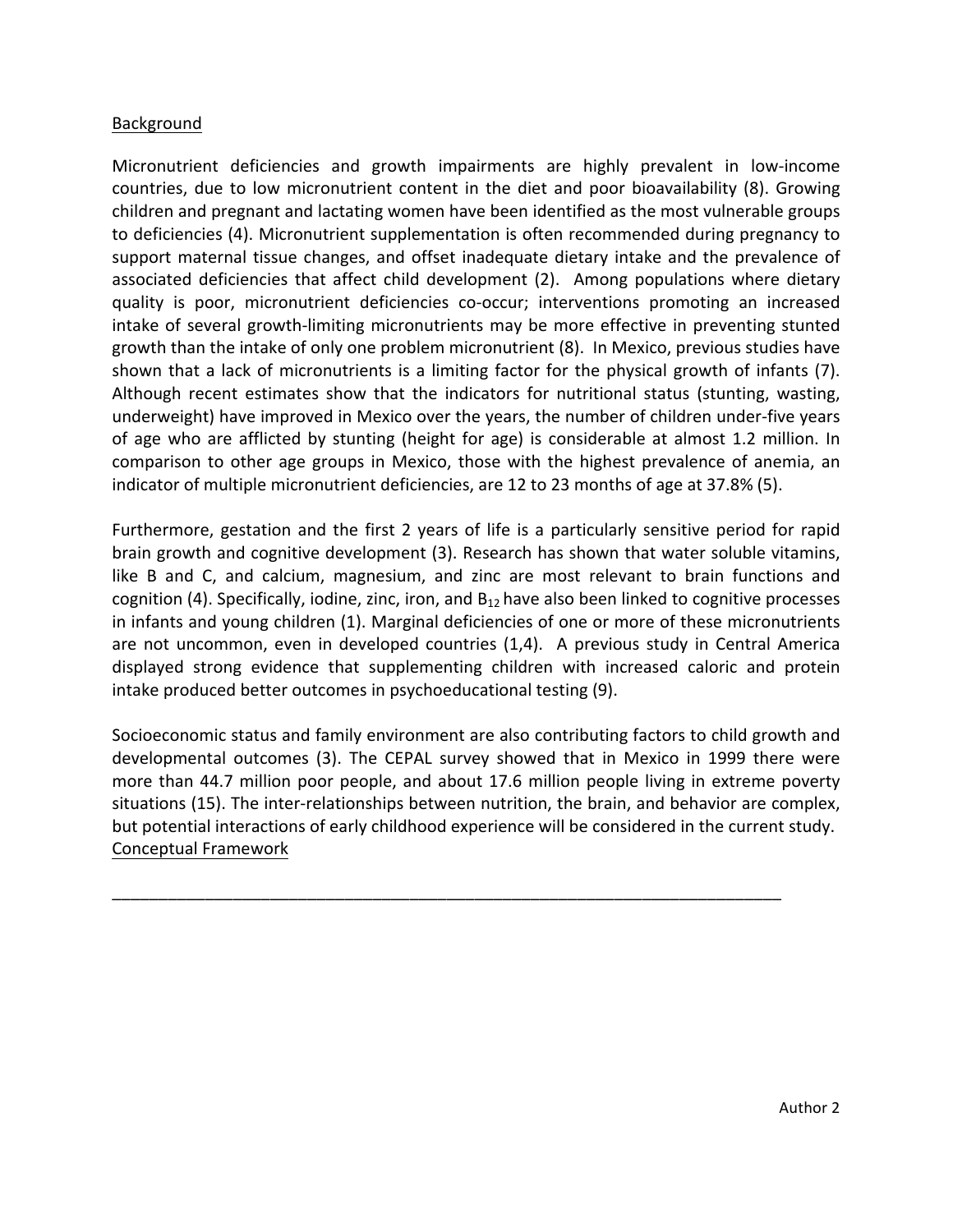

### **Significance**

In the context of poverty, multiple micronutrient deficiencies often co-occur, and to date, little is known about the impact of multiple micronutrients on cognitive development (1).

The setting of the current follow-up study is rural southern Mexico. Nutritional status is not equal between Mexico's rural and urban regions; rural areas are worse off in all three indicators. According to the ENSUT nationwide survey, the greatest differences between rural and urban areas in undernutrition occur in southern Mexico; furthermore, rural southern Mexico has the highest rates of stunting in all of Mexico (5). The need is here in this region of proposed study, and so is the opportunity for greatest impact.

Effective prevention programs that begin prenatally or early in life through periods of vulnerability are important; this follow-up study will fill the gap in a concentration where more research is necessary in terms of long-term consequences.

#### Problem Statement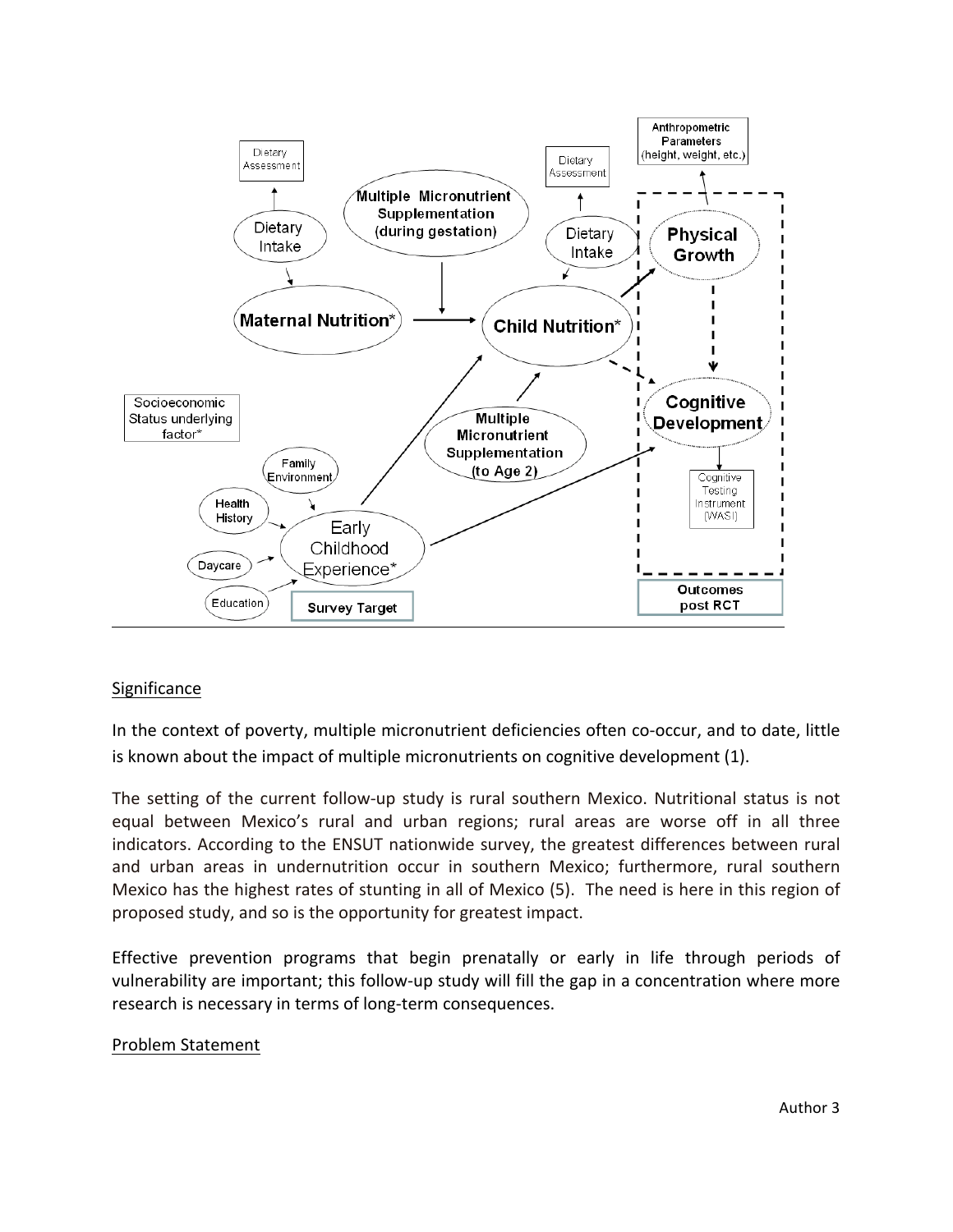Micronutrient supplementation is often recommended during pregnancy to counter inadequate intake from dietary sources. In Mexico, micronutrient malnutrition in women of childbearing age and in children under the age of 2 continues to be an important public health problem affecting a child's mental and physical development.

## Overall Objective

To conduct a post intervention follow-up study to assess the impact of maternal micronutrient supplementation during gestation and micronutrient supplementation during the first two years of life, on cognitive performance and development in rural Mexican children, ages 7 to 9 years old.

## Aims

- Conduct nutritional assessments on the children in each study group (supplemented with multiple micronutrients vs. control of supplementation with iron-vitamin A), including:
	- 1. Anthropometrics assessment (weight, height, head circumference)
	- 2. Dietary assessment (food frequency analysis)
	- 3. Biochemical exams (blood test)
- Measure cognitive functioning among children in each study group using a modified version of the Weschler Abbreviated Scale of Intelligence.
- Identify characteristics of early childhood experience: family environment, education, and health history of child.

# Hypothesis

Maternal and early childhood micronutrient supplementation is associated with positive physical and cognitive development outcomes among children in rural Mexico, 5 to 7 years following a multiple micronutrient intervention.

### Methods

### *Design and Setting*

This project is nested in a randomized double-blinded clinical trial that was first initiated July 1997 in a small rural community in the state of Morelos, Mexico. The National Institute of

Author 4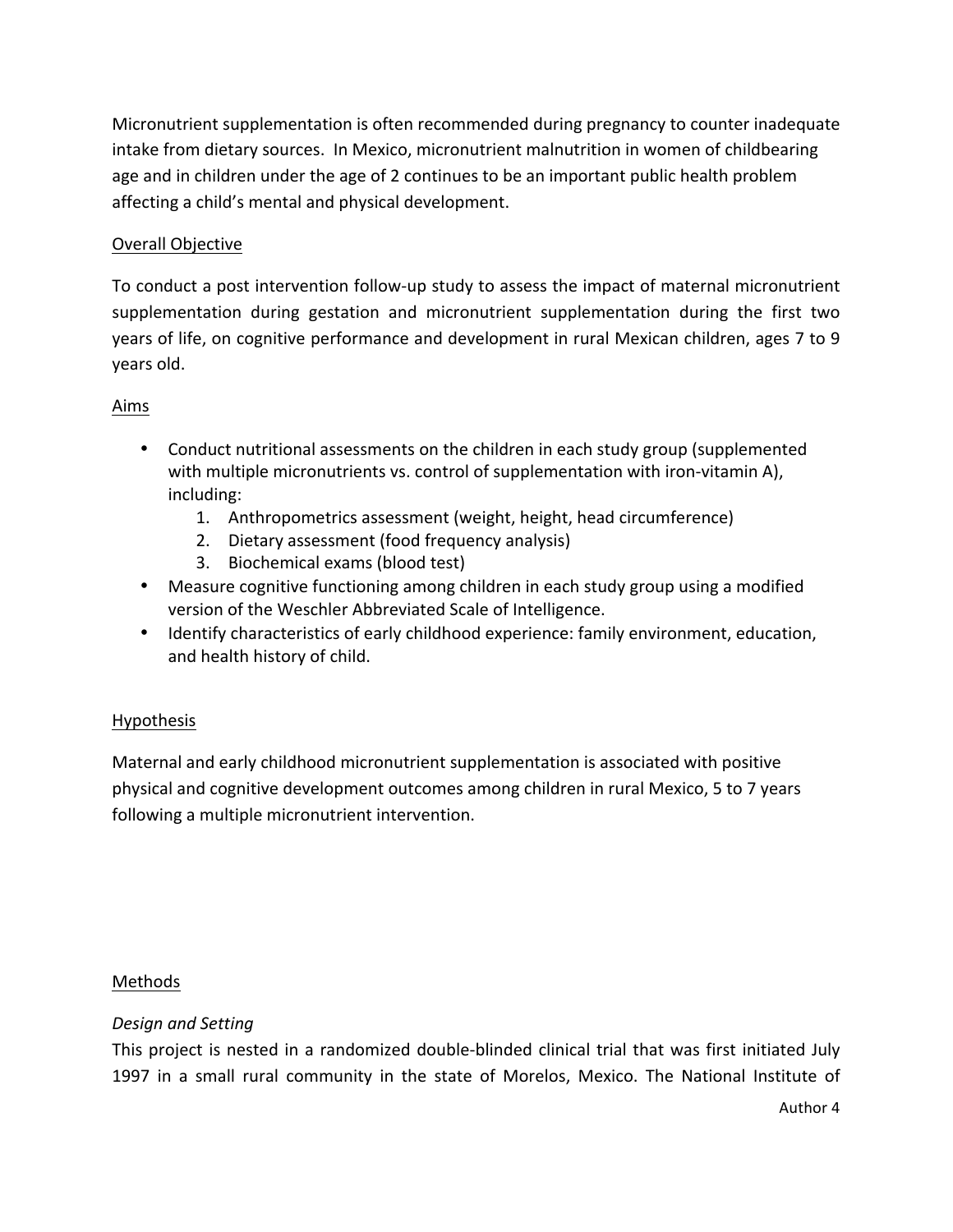Public Health in Cuernavaca, Mexico (INSP) and Emory University, Atlanta, Georgia are partnered in this research. Eight hundred and seventy-three pregnant women, at 13 weeks gestation, were randomized into two groups receiving multiple micronutrients (1.0-1.5 RDA of vitamins A, D, E, C, B<sub>1</sub>, B<sub>2</sub>, B<sub>6</sub>, and B<sub>12</sub>, niacin, folic acid, magnesium and zinc) or an iron-only supplement. The women were supplemented 6 days per week until giving birth (6). At 3 months of age, 650 children from the original study group of pregnant women were recruited for participation for a supplementation study up to age 2 years from December 1999 to December 2001. The children were randomly assigned to receive daily supplements of multiple micronutrients (See Appendix A for nutrient combination) or iron-vitamin A until 2 years of age. Child supplements were administered by trained personnel during household visits 6 days per week; rates of compliance were documented by field workers. Four hundred and sixty seven children completed the intervention (11). An estimated eighteen thousand people live in this community, which is located about 40 km away from the closest urban center of Cuernavaca.

### *Data Collection*

With a team of two INSP employees, I will assist in follow-up with approximately 350 families that are still in the area within a 10-week period. Home visits will be conducted to perform nutritional assessments, measure cognitive function in children, and to survey the mothers for additional background information.

- 1) Weight, height, and head circumference measurements will be taken according to established standardized methods (10). Weight will be measured with a digital scale (Tanita scale model 1582, Tanita, Arlington Heights, IL) without shoes to the nearest 100g, and standing height will be measured using a portable stadiometer (Schorr Industries, Glen Burney, MD) and recorded to the nearest millimeter. Head circumference will be measured to precision of 1mm.
- 2) Dietary intakes will be measured using a food frequency survey.
- 3) Trained field personnel will take a capillary blood sample using a Hemocue analyzer (Hb 201 Plus, Angelholm, Sweden) to measure Hemoglobin concentration.
- 4) Cognitive functioning among children in each study group will be measured using the Weschler Abbreviated Scale for Intelligence (WASI, Psychological Corporation, 1999). Although some research cautions the use of WASI  $(12)$ , it has been successfully used as a brief and reliable, culturally-adaptable measure where a longer, more comprehensive cognition test is not possible (13, 14).
- 5) Survey questions will be added to existing questionnaire material. This survey will be administered to the mother of the child, to document the child's early childhood experience: health history, education, and family environment (See Appendix B for draft Family Environment survey module).

*Data Analysis*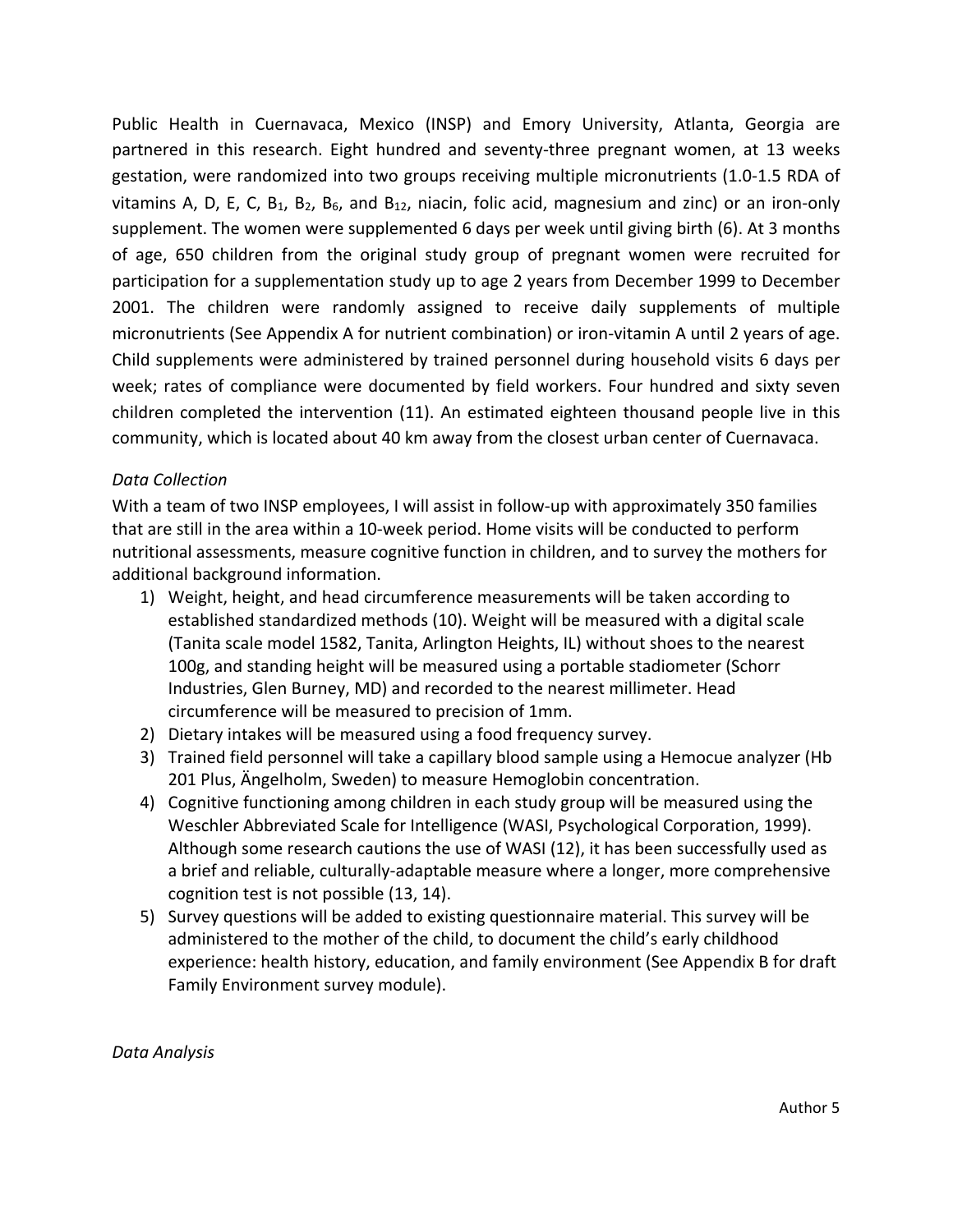Anthropometric measurements (height and weight) will be converted to standard deviation units (Z-scores), examining height- and weight-for-age results. Body Mass Index can also be calculated using these measurements: weight (kg)/length (m<sup>2</sup>).

SAS version 9.1 (SAS Institute Inc., 2002-2003) will be used to clean and analyze the quantitative data. Univariate frequencies of select variables will be examined. T-tests will be used to determine mean differences in height from the end of early child supplementation to present, and also compare differences between intervention groups (multiple micronutrients vs. ironvitamin A). Cognition testing scores from each group will be compared using t-tests as well. Family environment variables will be considered in later analysis to assess effects on growth and developmental outcomes.

#### Timeline of Activities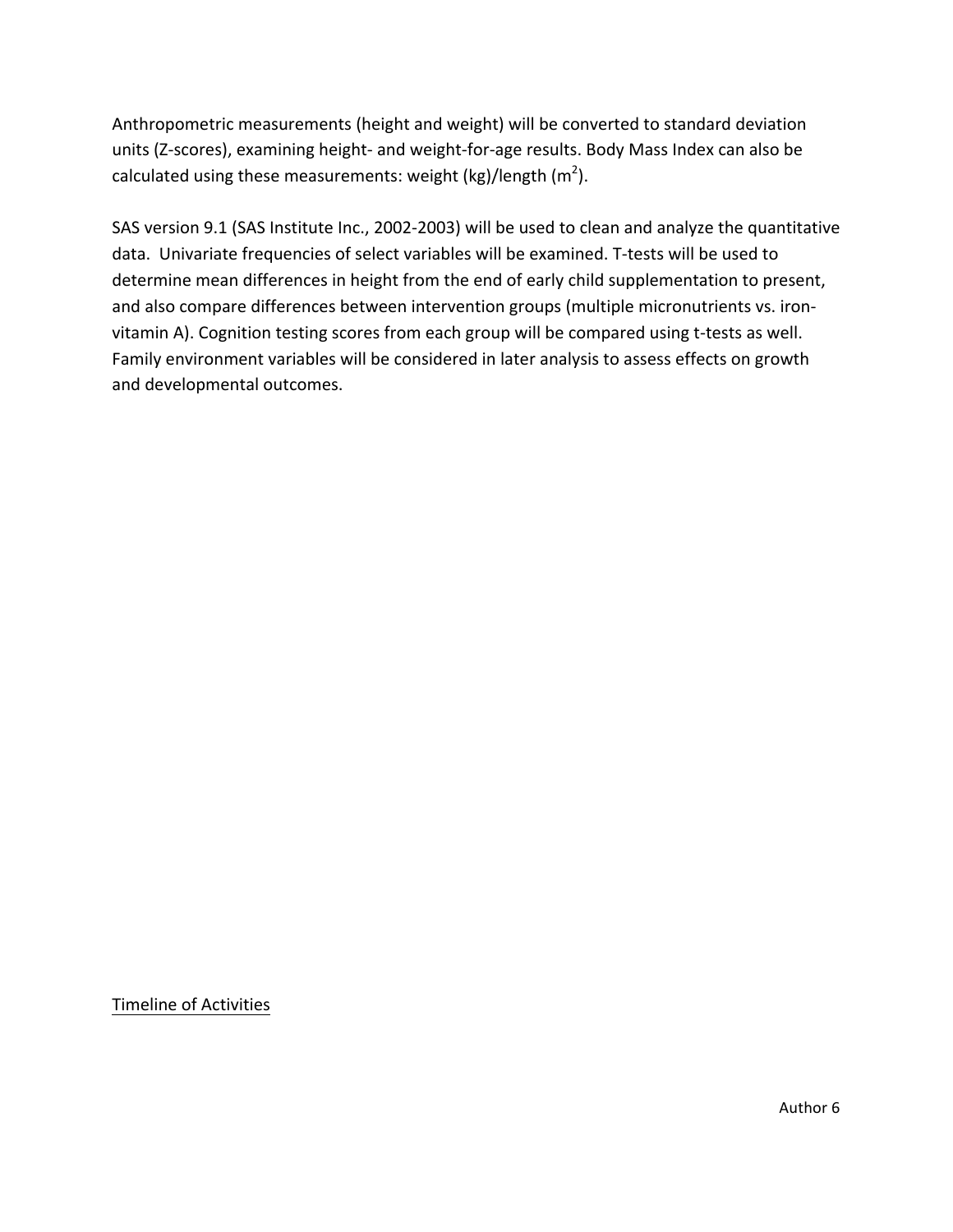| Activity                                       | March 2008   | <u>April</u> | VeW          | June | July         | August | September | October |
|------------------------------------------------|--------------|--------------|--------------|------|--------------|--------|-----------|---------|
| <b>Literature Review</b>                       | $\mathsf{x}$ | $\mathsf{X}$ |              |      |              |        |           |         |
| <b>Budget Assessment</b>                       | X            | X            |              |      |              |        |           |         |
| <b>Survey Development</b>                      | X            | X            |              |      |              |        |           |         |
| IRB review submission                          | X            | $\mathsf{x}$ |              |      |              |        |           |         |
| Finalize research methods                      |              | $\mathsf{X}$ | X            |      |              |        |           |         |
| Translate finalized survey and cognitive tests |              |              | X            |      |              |        |           |         |
| Pilot test survey                              |              |              | $\mathsf{x}$ |      |              |        |           |         |
| Orientation with INSP Cuernavaca, Mexico       |              |              |              | X    |              |        |           |         |
| Begin Follow-up with intervention cohort       |              |              |              | X    |              |        |           |         |
| Data collection                                |              |              |              | X    | $\mathsf{X}$ |        |           |         |
| Data entry                                     |              |              |              | Χ    | Χ            |        |           |         |
| Data analysis in Atlanta, Georgia              |              |              |              |      |              | X      | X         | X       |

#### Feasibility

Dr. Usha Ramakrishnan is the principal investigator of this follow-up study. She is a faculty member in the department of global health at Emory University's Rollins School of Public Health (RSPH) and has been involved in the intervention since its commencement in 1997. She will provide close supervision during the planning process as well as guidance throughout the course of the project to the proposed MPH candidate to assist in research in Mexico. By May 2008, the MPH candidate will have completed two semesters of Biostatistics coursework, including SAS 9.1 software training, a Survey Methods course, EPI INFO coursework, and a Proposal Development class. The aforementioned MPH candidate has a strong working knowledge of the Spanish language, has fieldwork experience, and has become familiar with issues regarding nutrition and health in Latin American countries. This project is in partnership with the National Institute of Public Health (Instituto Nacional de Salud Publicá- INSP) in Cuernavaca, Mexico. The MPH candidate will work alongside INSP employees in the field and with the Principal Investigator, Dra. Lynnette Neufeld, in the INSP office in Cuernavaca.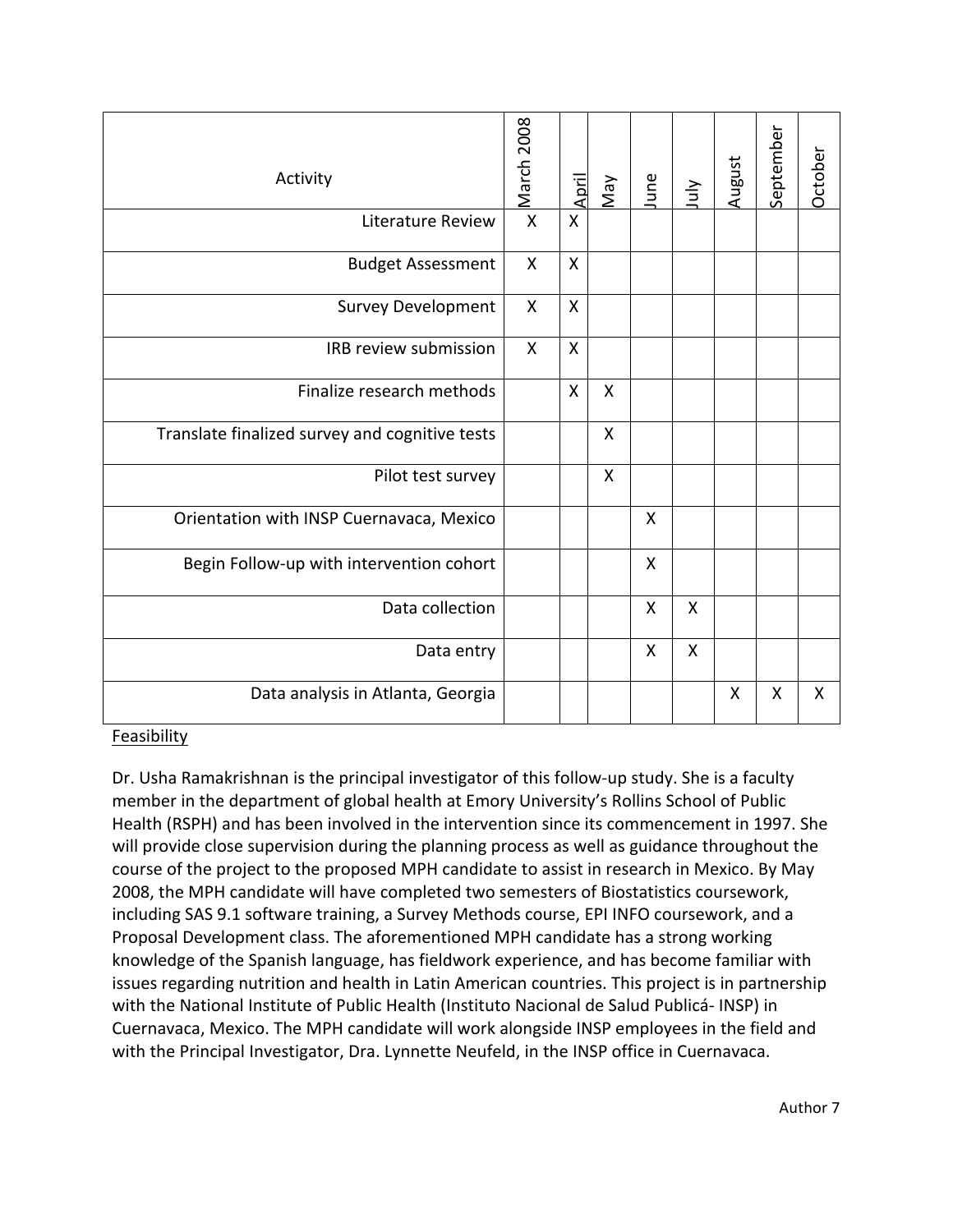### Human Subjects and Ethical Considerations

Participants in this longitudinal study have consented periodically for the purposes of follow-up evaluations. Parental (i.e., mother) written consent will be attained for the children, ages 7 to 9, that will be tested and measured during summer 2008. Respondent's data will be matched to previous evaluations by name and I.D. number. Collected information is confidential and may be accessed only in INSP data system by password. Names and addresses of individuals will be removed from all documentation and data before transporting to the United States or analyzing on a personal computer.

The IRB application for this study will be submitted for approval by Emory University. Acceptance of funds granted will be contingent on IRB approval.

#### Project Budget

|    | Item                       | <b>Number</b>  |    | <b>Amount of Time</b> |     | <b>Cost per Unit</b> | Total<br>Cost | In Kind/<br><b>Facilitated</b> |
|----|----------------------------|----------------|----|-----------------------|-----|----------------------|---------------|--------------------------------|
|    | <b>Base Compensation</b>   |                |    |                       |     |                      |               |                                |
| 1  | Principal Investigator     |                | 18 | weeks                 | 500 | per week             | 9000          | 9000                           |
| 2  | Co- Principal Investigator |                | 18 | weeks                 | 500 | per week             | 9000          | 9000                           |
| 3  | <b>Student Researcher</b>  |                | 16 | weeks                 | 300 | per week             | 4800          | 4800                           |
| 4  | <b>Fieldwork Assistant</b> | $\overline{2}$ | 10 | weeks                 | 200 | per week             | 4000          | 4000                           |
| 5  | Data entry operator        |                | 9  | weeks                 | 150 | per week             | 1350          | 1350                           |
| 6  | <b>Driver</b>              |                | 10 | weeks                 | 150 | per week             | 1500          | 1500                           |
|    |                            |                |    |                       |     |                      |               |                                |
|    | <b>Travel Allowances</b>   |                |    |                       |     |                      |               |                                |
| 7  | <b>Student Researcher</b>  | 1              | 70 | <b>days</b>           | 40  | per day              | 2800          |                                |
| 8  | Fieldwork Assistant        | $\overline{2}$ | 70 | days                  | 15  | per day              | 2100          | 2100                           |
| 9  | <b>Driver</b>              |                | 70 | days                  | 15  | per day              | 1050          | 1050                           |
|    | <b>Materials</b>           |                |    |                       |     |                      |               |                                |
| 10 | Vehicle rental             |                | 70 | days                  | 40  | per day              | 2800          | 2800                           |
| 11 | Fuel                       |                | 10 | weeks                 | 150 | per week             | 1500          | 1500                           |

Author 8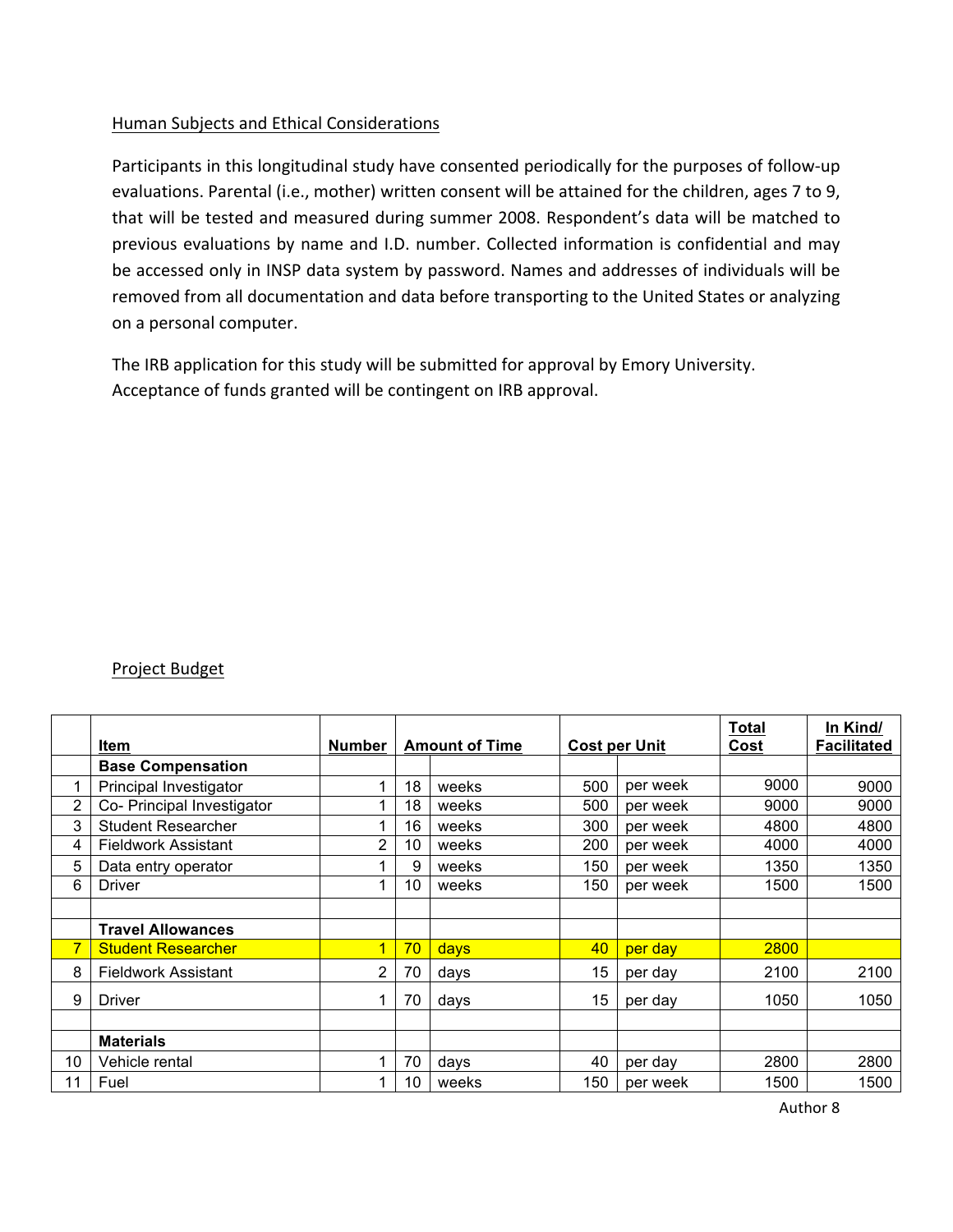| 12 | Data entry/analysis computer     |                |                |                          | 1000           |                          | 1000     | 1000       |
|----|----------------------------------|----------------|----------------|--------------------------|----------------|--------------------------|----------|------------|
| 13 | Computer office/supplies         | $\blacksquare$ | 10             | weeks                    | 30             | per week                 | 300      | 300        |
| 14 | HemoCue Hb 201 Plus              |                |                |                          | 800            |                          | 800      | 800        |
|    | Analyzer                         |                |                |                          |                |                          |          |            |
| 15 | Hemoglobin 201 microcuvette      | 4              | $\blacksquare$ | $\overline{\phantom{0}}$ | 255            | $\overline{\phantom{a}}$ | 1020     | 1020       |
| 16 | Lancets 1.8mm                    | 7              | ٠              | $\overline{\phantom{0}}$ | 21             | $\blacksquare$           | 147      | 147        |
| 17 | Gloves for hemoglobin test       | 13             |                | -                        | 32.2           |                          | 418.6    | 418.6      |
| 18 | Schorr Industries Stadiometer    |                |                | $\overline{\phantom{a}}$ |                | $\overline{\phantom{a}}$ | 0        |            |
| 19 | <b>Tanita Digital Scale</b>      |                |                | $\overline{\phantom{0}}$ |                | $\overline{\phantom{a}}$ | $\Omega$ |            |
| 20 | Cell phones                      | 6              |                | $\overline{a}$           | 100            |                          | 600      | 600        |
| 21 | Cell phone minutes               | 800            |                | $\blacksquare$           | $\overline{2}$ | per min                  | 1600     | 1600       |
|    |                                  |                |                |                          |                |                          |          |            |
|    | <b>Printing Costs</b>            |                |                |                          |                |                          |          |            |
| 22 | Questionnaires                   | 650            |                | $\overline{\phantom{0}}$ | $\overline{2}$ |                          | 1300     | 1300       |
|    | <b>Consultant</b>                |                |                |                          |                |                          |          |            |
| 23 | Local consultants (in Mexico)    | $\overline{2}$ | 4              | person-wks               | 300            | per week                 | 2400     | 2400       |
| 24 | International air travel         | $\overline{1}$ | $\blacksquare$ | trip                     | 450            | $\blacksquare$           | 450      |            |
|    |                                  |                |                |                          |                |                          |          |            |
|    | <b>Total</b>                     |                |                |                          |                |                          | 49935.6  |            |
|    | <b>Total In Kind/Facilitated</b> |                |                |                          |                |                          |          |            |
|    | <b>Funds</b>                     |                |                |                          |                |                          |          | 46685.6    |
|    |                                  |                |                |                          |                |                          |          |            |
|    | <b>TOTAL NEEDED after In</b>     |                |                |                          |                |                          |          |            |
|    | <b>Kind/Facilitated</b>          |                |                |                          |                |                          |          | \$3,250.00 |

|                | <b>Notes</b>                                                                                                                                                                              |
|----------------|-------------------------------------------------------------------------------------------------------------------------------------------------------------------------------------------|
|                |                                                                                                                                                                                           |
| 1              | Dr. Usha Ramakrishnan: Principal Investigator, Emory University. In Kind/Facilitated                                                                                                      |
| $\overline{2}$ | The co-Principal Investigator will be at the National Institute of Public Health in Cuernavaca, Mexico. In country<br>organizing. Facilitated by INSP                                     |
| 3              | I will be assigned data and fieldwork. Donated time                                                                                                                                       |
| 4              | Will assist in data collection. Both to be trained to administer capillary blood samples, taking physical<br>measurements, as well as interviewing.                                       |
| 5              | Donated Time                                                                                                                                                                              |
| 6              | One driver for daily commute from Cuernavaca to 1 hour south rural town. Facilitated by INSP                                                                                              |
| 7              | Max per diem rate for Cuernavaca, Mexico, the closest urban town to survey destination, is \$211 US per day<br>(www.state.gov). Includes all living expenses incurred (housing and food). |
| 8              | Field workers live in Cuernavaca. Per diem covers food only. Facilitated by INSP                                                                                                          |
| 9              | Driver lives in Cuernavaca. Per diem covers food only. Facilitated by INSP                                                                                                                |
| 10             | http://www.mexicocar.net/. Facilitated by INSP                                                                                                                                            |
| 11             | Facilitated by INSP                                                                                                                                                                       |
| 12             | Facilitated by INSP                                                                                                                                                                       |
| 13             | Printer, scanner, fax, printer cartridges, paper, and other miscellaneous. Costs estimated. Facilitated by INSP in<br>Cuernavaca, Mexico.                                                 |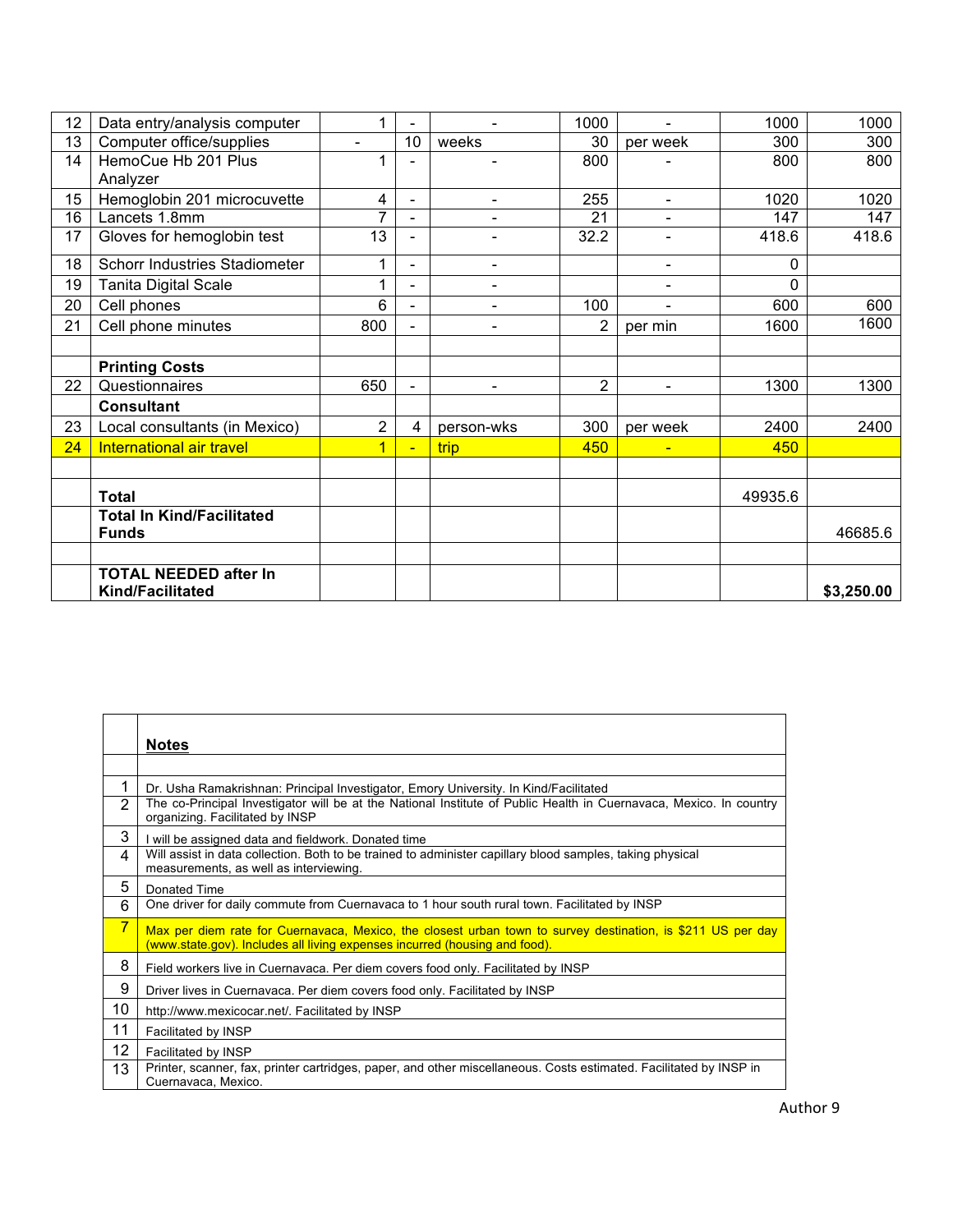| 14 | Portable device analyzes hemoglobin. Spoke with Joanie in customer service@ Hemocue 949-859-2630.<br>Facilitated by INSP                     | <b>Budg</b><br>$et$ |  |  |  |  |  |
|----|----------------------------------------------------------------------------------------------------------------------------------------------|---------------------|--|--|--|--|--|
| 15 | Packages of 200(4x50). Disposable. Facilitated by INSP                                                                                       |                     |  |  |  |  |  |
| 16 | 100 count. Item 139001. Designed for use with children. Facilitated by INSP                                                                  | Justif              |  |  |  |  |  |
| 17 | 100 gloves /box. SAFESKIN® Hypoclean™ Powder-Free Disposable Nitrile Gloves. www.labsafety.com                                               | icati               |  |  |  |  |  |
| 18 | Portable device measures standing height. Facilitated by INSP                                                                                |                     |  |  |  |  |  |
| 19 | Meaures weight. Facilitated by INSP                                                                                                          | $on$                |  |  |  |  |  |
| 20 | personnel, including driver, manager<br>For field<br>project supervisor, and one<br>for<br>data<br>and<br>entry<br>staff.www.mobalrental.com | Note                |  |  |  |  |  |
| 21 | $\overline{\mathsf{S}}$<br>Project communication only. Estimated minutes                                                                     |                     |  |  |  |  |  |
| 22 | Surveys will be printed up in Mexico after being approved by IRB in U.S. Facilitated by INSP.                                                |                     |  |  |  |  |  |
|    |                                                                                                                                              |                     |  |  |  |  |  |
| 23 | In Kind                                                                                                                                      |                     |  |  |  |  |  |
| 24 | <b>Flight to Mexico City, Mexico from Atlanta, Ga. Roundtrip.</b>                                                                            |                     |  |  |  |  |  |
|    |                                                                                                                                              |                     |  |  |  |  |  |
|    |                                                                                                                                              |                     |  |  |  |  |  |
|    | Currency converter 1.00 USD=10.7151 MXN (Mexico Peso) www.xe.com February 29,2008                                                            |                     |  |  |  |  |  |
|    |                                                                                                                                              |                     |  |  |  |  |  |
|    |                                                                                                                                              |                     |  |  |  |  |  |
|    | * All estimates in US dollars                                                                                                                |                     |  |  |  |  |  |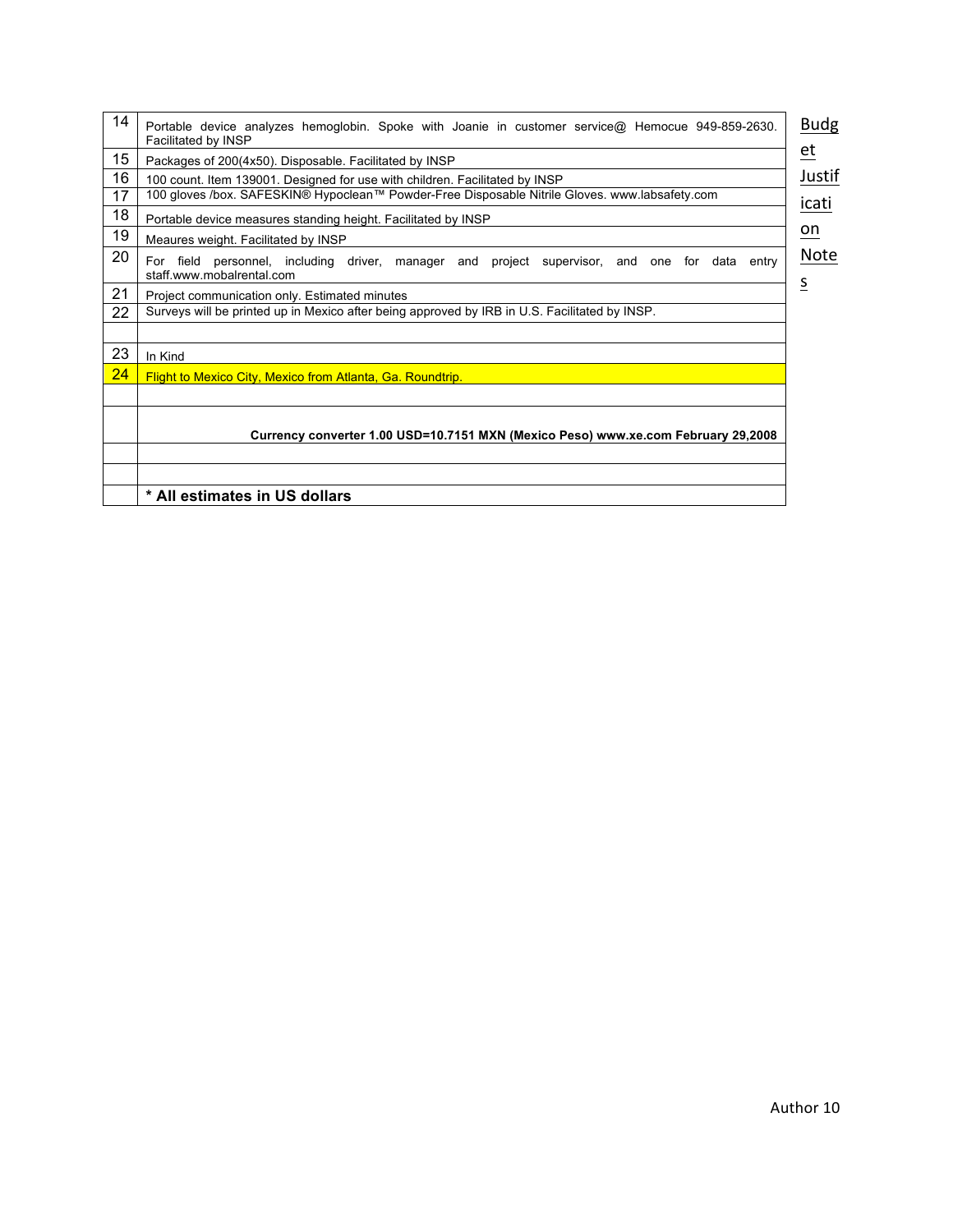## Literature Cited

- 1. Black MM. Micronutrient deficiencies and cognitive functioning. *The Journal of Nutrition* 2003; 133: 3927S.
- 2. Flores ML, Neufeld LM, González-Cossío T, Rivera J, Martorell R, Ramakrishnan U. Multiple micronutrient supplementation and dietary energy intake in pregnant women. *Salud Publica Mex* 2007; 49: 190-198.
- 3. Gorman KS. Malnutrition and Cognitive Development: Evidence from Experimental/Quasi-Experimental Studies among the Mild-to-Moderately Malnourished. *J* Nutr 1995; 125: 2239S-2244S.
- 4. Huskisson E, Maggini S, Ruf M. The Influence of Micronutrients on Cognitive Function and Performance. *Journal of International Medical Research* 2007; 35: 1 - 19.
- 5. Olaiz G, Rivera J, Shamah T, Rojas R, Villalpando S, Hernández M, Sepúlveda J. Encuesta Nacional de Salud y Nutrición (ENSANUT 2006). Mexico 2006.
- 6. Ramakrishnan U, González-Cossío T, Neufeld LM, Rivera J, Martorell R. Multiple micronutrient supplementation during pregnancy does not lead to greater infant birth size than does iron-only supplementation: a randomized controlled trial in a semirural community in Mexico. Am J Clin Nutr 2003; 77: 720 - 725.
- 7. Rivera JA, González-Cossío T, Flores M, Romero M, Rivera M, Téllez-Rojo MM, Rosado JL, and Brown KH. Multiple micronutrient supplementation increases the growth of Mexican infants. Am J Clin Nutr 2001; 74: 657 - 663.
- 8. Rivera, JA, Hotz C, Gonzalez-Cossio T, Neufeld L, and Garcia-Guerra A. The effect of micronutrient deficiencies on child growth: A review of results from community-based supplementation trials. *Journal of Nutrition* 2003; 133 (11): 4010S-4020S.
- 9. Pollitt E, Gorman K, Engle P, Rivera J, Martorell R. Nutrition in Early Life and Fulfillment of Intellectual Potential. Journal of Nutrition 1995; 125: 1111S-1118S.
- 10. Lohman TG, Roche AF, Martorell R. Anthropometric Standardization Reference Manual. Human Kinetics Books: Champaign, IL, 1989.
- 11. Ramakrishnan U, Neufeld LM, Rivera J, Martorell R. Multiple micronutrient supplements during early childhood increase child size at 2 years of age only among high compliers. Data Not Yet Published. Hubert Department of Global Health, Rollins School of Public Health at Emory University, Atlanta, N.E., GA 30322. Tel No: 404-727-1092; Fax: 404-727-1278 (UR, RM). Center for Nutrition and Health Research, National Institute of Public Health (INSP), Cuernavaca, Morelos, MEXICO. Tel: 52-73-110111 ext 2210; Fax: 52-73-112219 (LN, JR)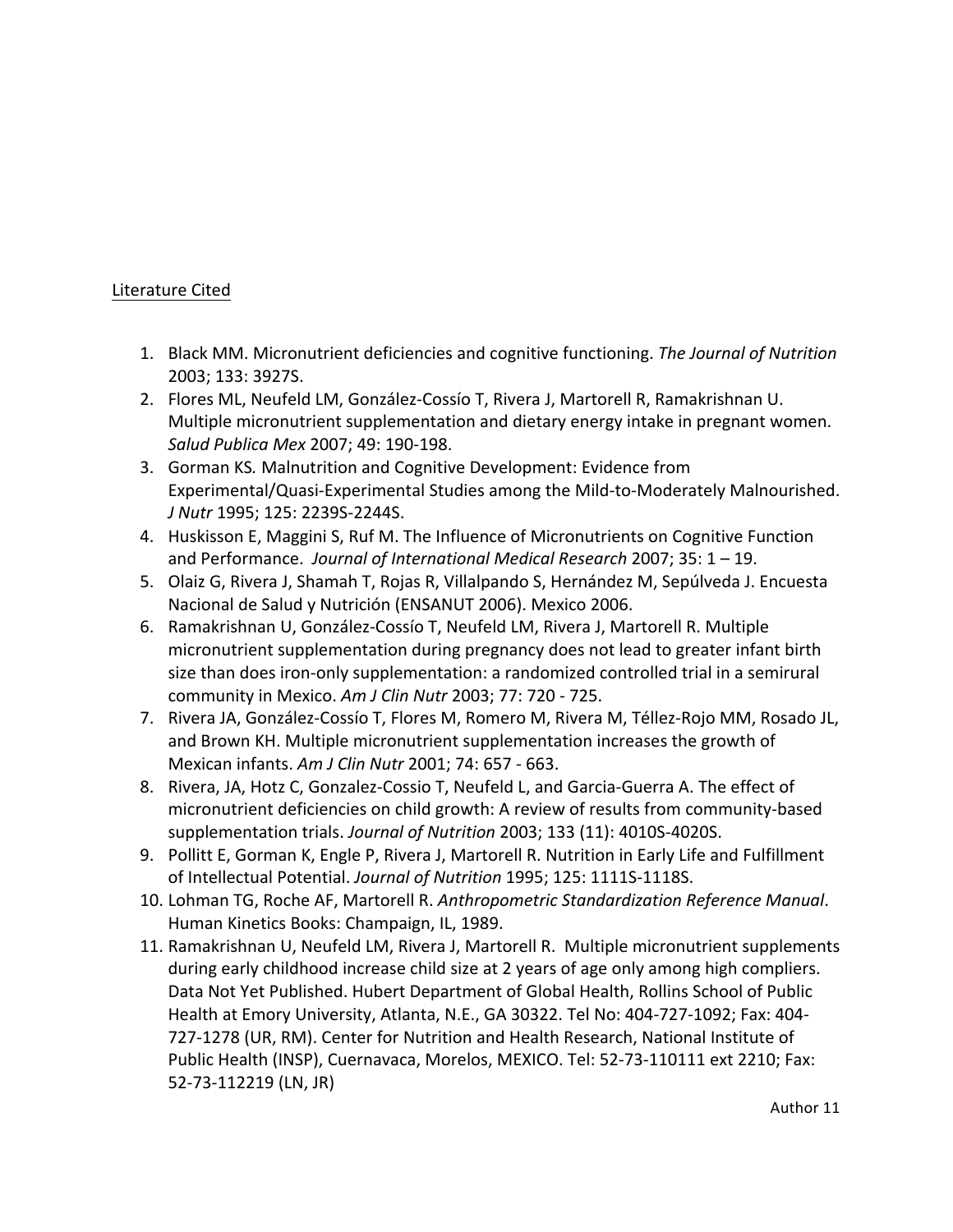- 12. Axelrod, BN. Validity of the Wechsler Abbreviated Scale of Intelligence and Other Very Short Forms of Estimating Intellectual Functioning. Assessment 2002; 9(1): 17-23.
- 13. Saklofske DH, Caravan G, Schwartz C. Concurrent Validity of the Wechsler Abbreviated Scale of Intelligence (WASI) with a Sample of Canadian Children. *Canadian Journal of School Psychology* 2000; 16(1): 87-94.
- 14. Adaptation and Standardization of Wechsler Abbreviated Intelligence Scale in United Arab Emirates. The Fifth Annual U.A.E. University Research Conference. U.A.E. University, College of Humanities & Social Sciences.
- 15. FAO Perfiles Nutricionales Por Paises. Organizacion De Las Naciones Unidas Para La Agricultura Y La Alimentacion. Mexico 2003.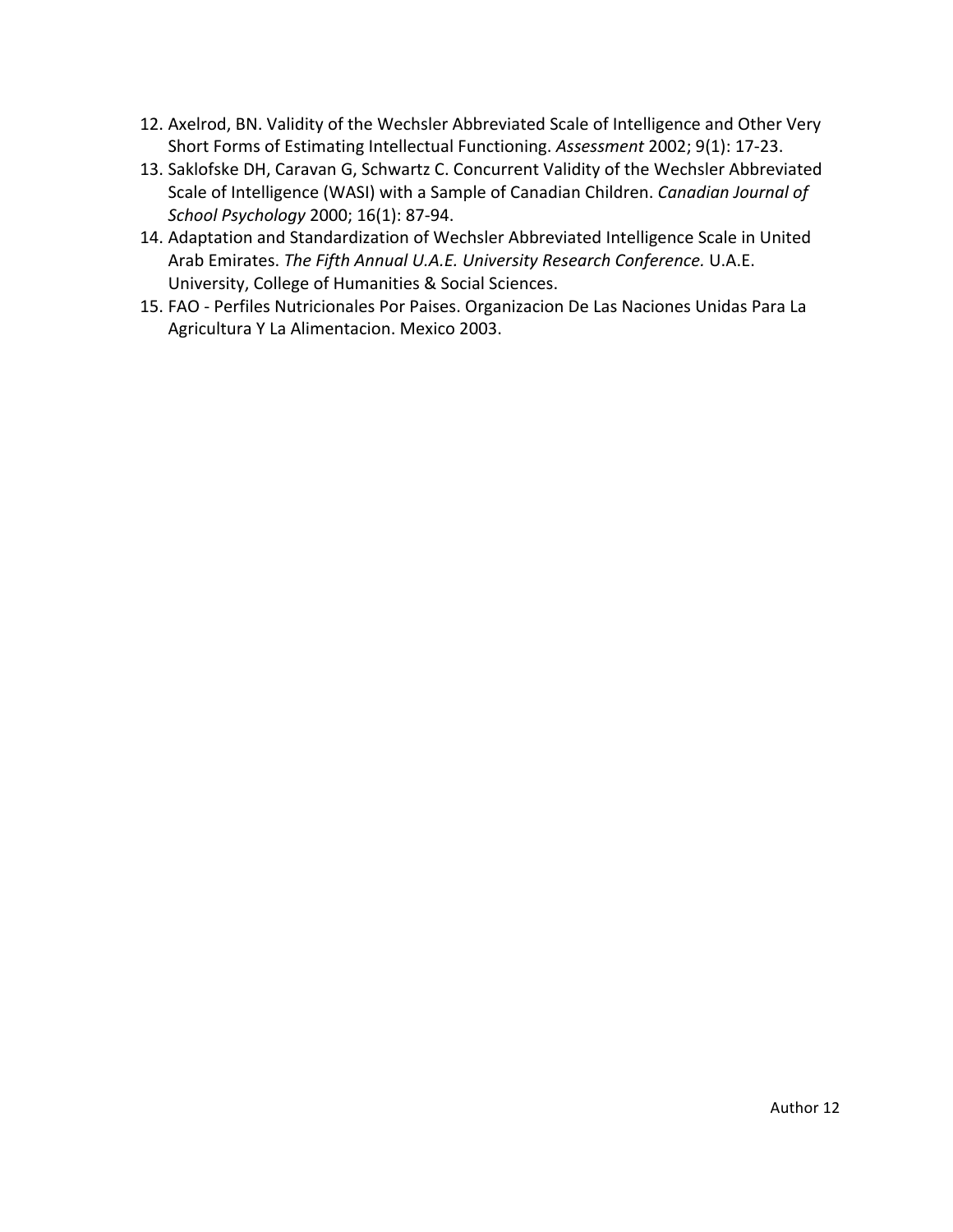# Appendix A

# **TABLE 1: Nutrient Composition of the multiple micronutrient supplement<sup>1</sup>**

| <b>Nutrient</b> | . .<br>3-11 mo of age | 12-24 mo of age   |
|-----------------|-----------------------|-------------------|
|                 | (per dose, 20 ml)     | (per dose, 30 ml) |
| Vit A, IU       | 450                   | 480               |
| Vit D, IU       | 400                   | 400               |
| Vit E, IU       | 4.0                   | $6.0\,$           |
| Vit B6, mg      | 0.60                  | $0.10\,$          |
| Vit B 12, µg    | 0.75                  | 1.05              |
| Vit C, mg       | 52.5                  | 60.0              |
| Niacin, mg      | $6.0\,$               | 9.0               |
| Folic Acid, µg  | 35.0                  | $50.0$            |
| Vit B1, mg      | 0.40                  | 0.70              |
| Vit B2, mg      | 0.75                  | $1.20\,$          |
| Iron, mg        | $15.0\,$              | 15.0              |
| Zinc, mg        | $7.5$                 | 15.0              |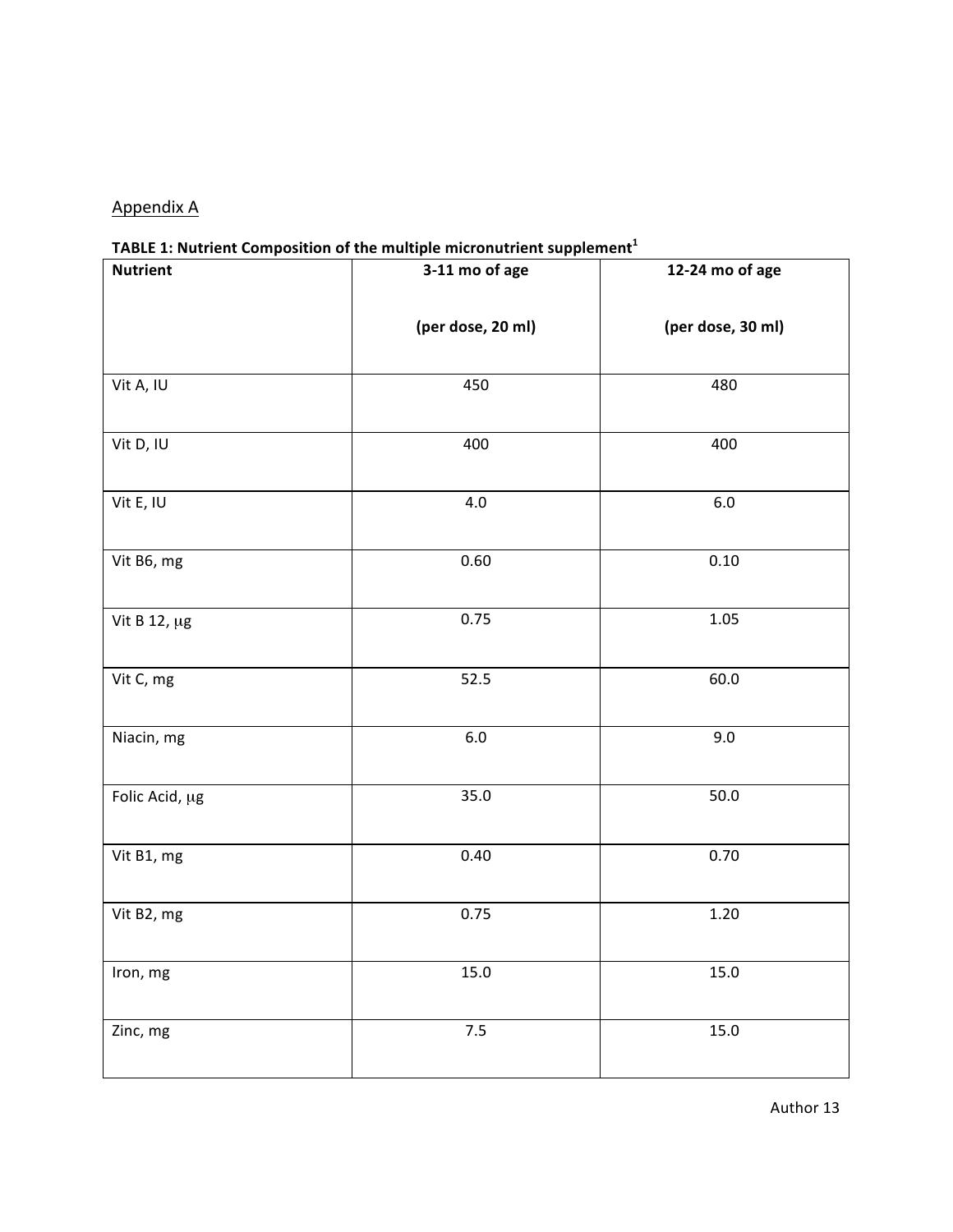| Magnesium, mg | 60.0 | 80.0 |
|---------------|------|------|
|               |      |      |

 $1$ the control group received a supplement containing similar amounts of vitamin A and iron

Appendix **B** 

Draft Survey Format and Questions Sample Family Environment Module

The mothers of the children being evaluated should be sought out as respondents.

**READ EACH QUESTION AS WRITTEN. Additional instructions for the interviewer are in bold font.** Response codes are also in **bold** font.

- 1. What is the total household income?
- $O 20,000$ **1.1**
- o 20,001-35,000 **1.2**
- o 35,001-55,000 **1.3**
- o 55,001-75,000 **1.4**
- $\circ$  75.000+ **1.5**
- o Don't know **1.8**
- $\circ$  Refuse to answer **1.9**
- 2. How many people live in the household that are 18 years of age and older?  $2.1 \t_{-}$
- 3. How many children live in the household that are 14 years of age and younger?  $3.1 \quad -$
- 4. Please list out the ages of the children in the household that are 14 years and younger, including the child being tested for growth and development.

| 4.1 | $\blacksquare$ | 4.3 | 44 | 4.5 | 4.6 |      |
|-----|----------------|-----|----|-----|-----|------|
|     |                |     |    |     |     | ____ |

- 5. Do extended family members (grandparents, aunts, uncles) share the household?
- o Yes **5.1**
- o No **5.2**
- o Not sure **5.8**
- o Refuse to answer **5.9**
- 6. What type of dwelling do you and your family reside in?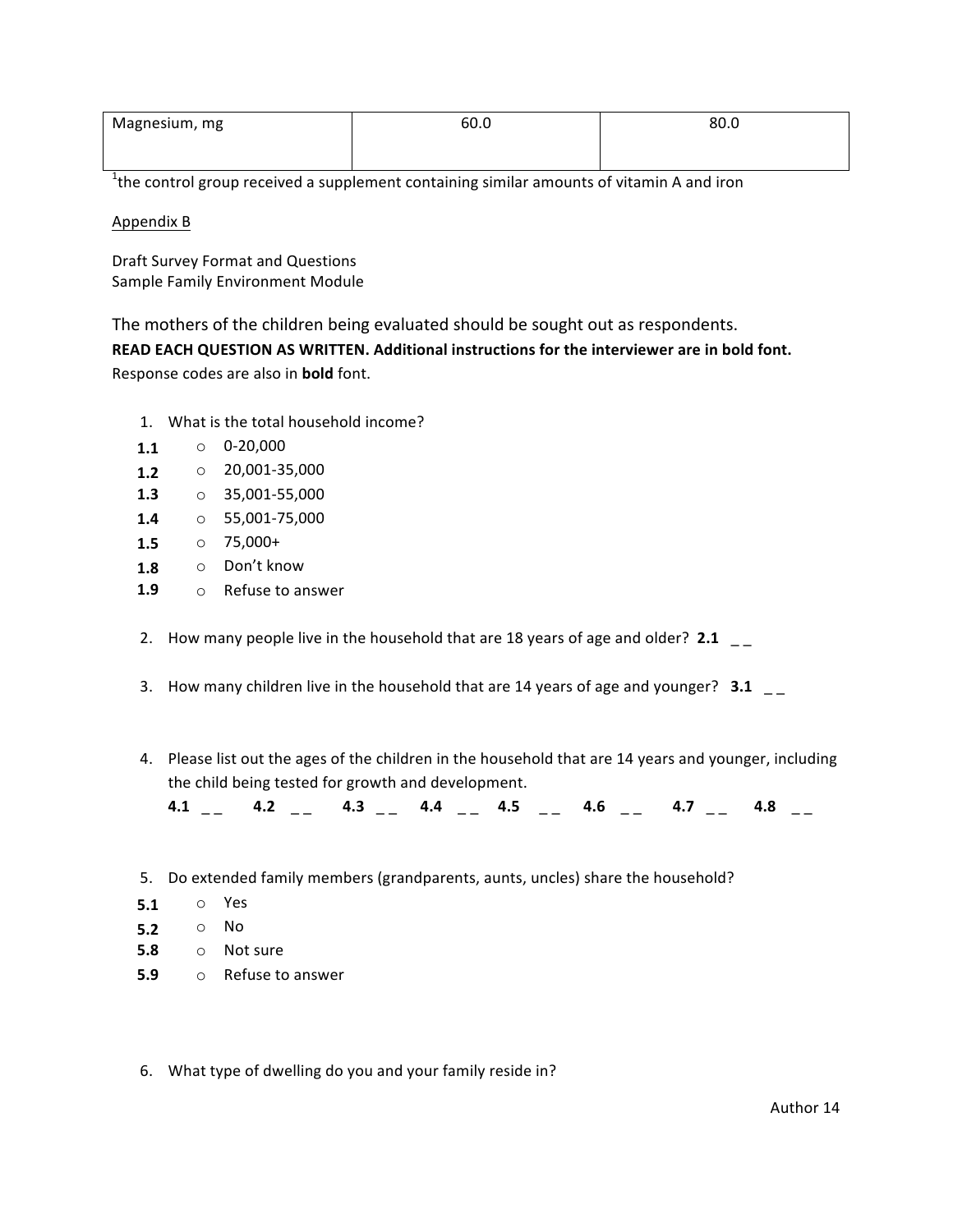- o House **6.1**
- o Duplex **6.2**
- o Apartment **6.3**
- $\circ$  Other **6.4**

7. Do you rent or own the dwelling in which you currently reside?

- o Own **7.1**
- o Rent **7.2**
- o Other \_\_\_\_\_\_\_\_\_\_\_\_\_\_\_\_\_\_\_\_\_\_\_\_\_\_\_\_ **7.3**
- o Don't Know **7.8**
- $\circ$  Refuse to answer **7.9**
- 8. What is the highest level of education you have achieved?
- o Less than High School **8.1**
- o High School or Equivalent **8.2**
- o 2-Year Degree or Equivalent **8.3**
- o 4-Year Degree **8.4**
- o Master's level and beyond **8.5**
- o Don't Know **8.8**
- $\circ$  Refuse to answer **8.9**
- 9. What is your marriage status?
- o Married **9.1**
- o Common law marriage **9.2**
- o Divorced **9.3**
- o Widowed **9.4**
- $\circ$  Never married **9.5**
- o Don't know **9.8**
- o Refuse to answer **9.9**

10. Does your partner currently live in the household?

- o Yes **10.1**
- o No **10.2**
- o Don't Know **10.3**
- $\circ$  Refuse to answer **10.4**

#### Interviewer: If Yes, proceed to next question. If No, Don't Know, or Refuse SKIP question 11.

11. What is the highest level of education that the male head of household has achieved?

- o Less than High School **11.1**
- o High School or Equivalent **11.2**
- o 2-Year Degree or Equivalent **11.3**
- **11.4**
- **11.5**
- **11.8**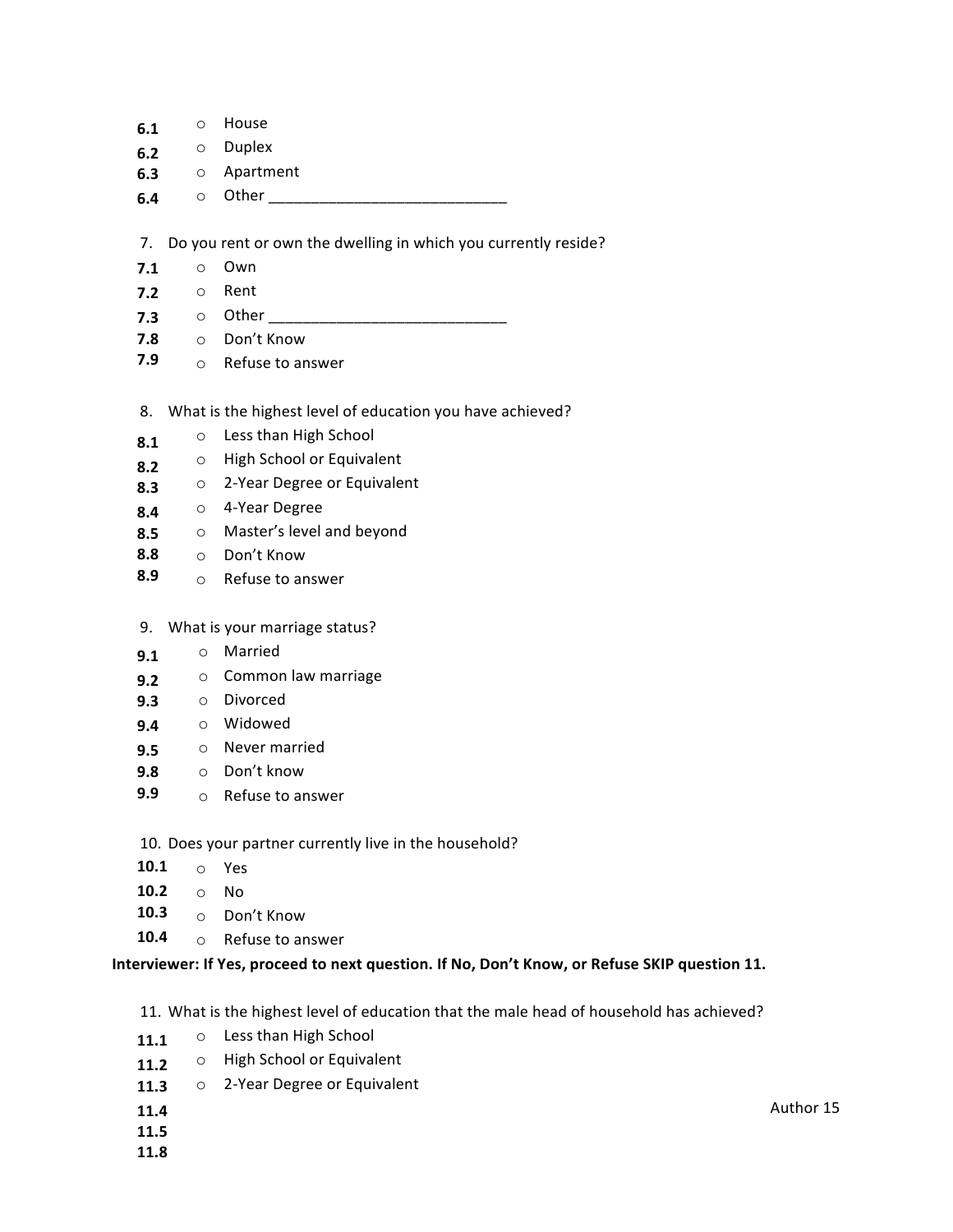- o 4-Year Degree
- o Master's level and beyond
- o Don't Know
- o Refuse to answer

#### **Interviewer:** Insert child's name that is being evaluated. Do not read parentheses.

12. What type of school does (your child that is being tested for growth and development) attend?

- **12.1** o Public
- **12.2** o Private
- **12.3** o Other \_\_\_\_\_\_\_\_\_\_\_\_\_\_\_\_\_
- **12.8** o Don't Know
- **12.9** o Refuse to answer

13. Is there an adult present in the home after school to supervise the child's activities?

- o Yes **13.1**
- o No **13.2**
- **13.8** o Don't Know
- 13.9 o Refuse to answer

#### 14. Is there a television in the household?

- **14.1** o Yes
- **14.2** o No
- **14.8** o Don't Know
- **14.9** o Refuse to answer

15. To your knowledge, how many hours of television does your child watch each day?

- o None **15.1**
- **15.2**  $\circ$  1-2
- **15.3** 3-4
- **15.4**  $\circ$  5 or more
- 15.8 o Don't Know
- **15.9** o Refuse to answer
- 16. Is there a computer in the household?
- **16.1** o Yes
- **16.2** o No
- **16.8** o Don't Know
- **16.9** Refuse to answer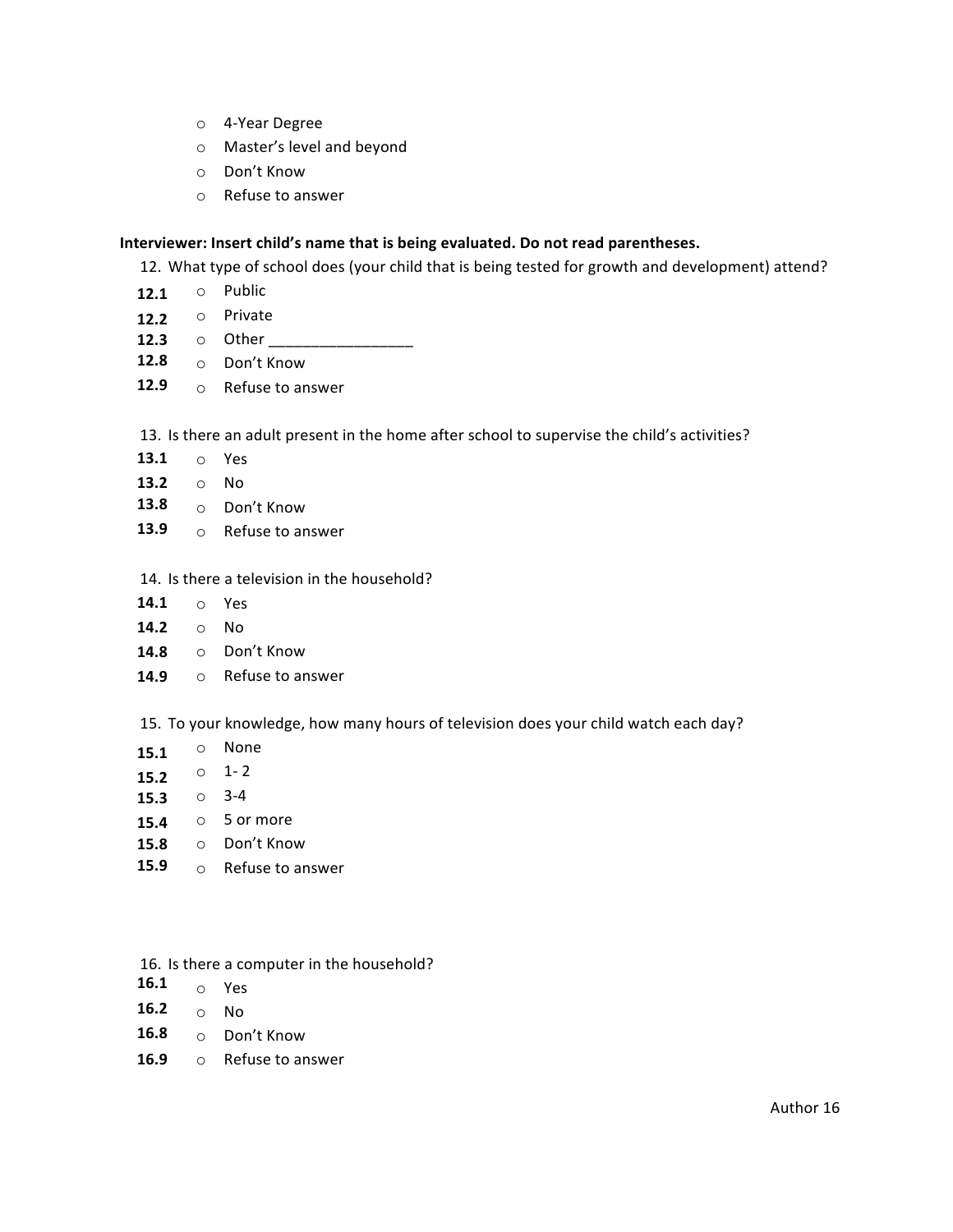17. To your knowledge, how many hours of computer-time does your child have each day?

- o None **17.1**
- $\circ$  1-2 **17.2**
- **17.3** 3-4
- **17.4**  $\circ$  5 or more
- 17.8 o Don't Know
- o Refuse to answer **17.9**

18. Is the child's computer and TV activity supervised by an adult in the household?

- **18.1** o Yes
- **18.2** o No
- **18.8** o Don't Know
- **18.9** o Refuse to answer

19. Is there a table in the household that everyone in the household eats at together?

- **19.1** o Yes
- **19.2** o No
- **19.8** o Don't Know
- **19.9** o Refuse to answer

20. How many times per week do you eat together as family at a table?

- o None **20.1**
- **20.2** 0 1-2
- **20.3** 0 3-4
- **20.4** 5 or more
- o Don't Know **20.8**
- **20.9** o Refuse to answer

21. How many hours per week do you work outside the home?

- **21.1** o None
- **21.2** o 1-10
- **21.3**  $\circ$  11-20
- **21.4**  $\circ$  21-40
- **21.5** 0 40 or more
- **21.8** o Don't Know
- **21.9**